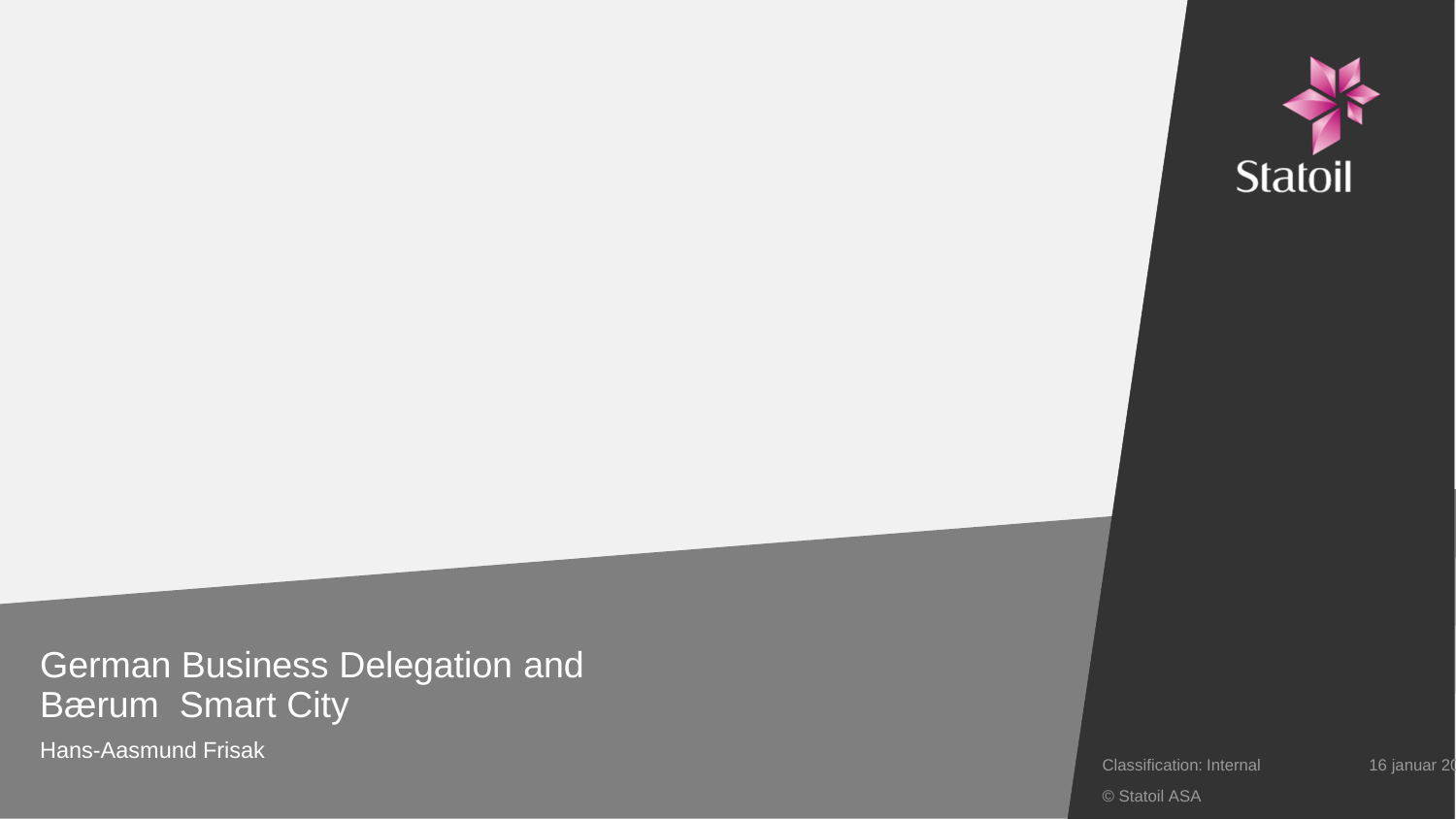# Our value chain





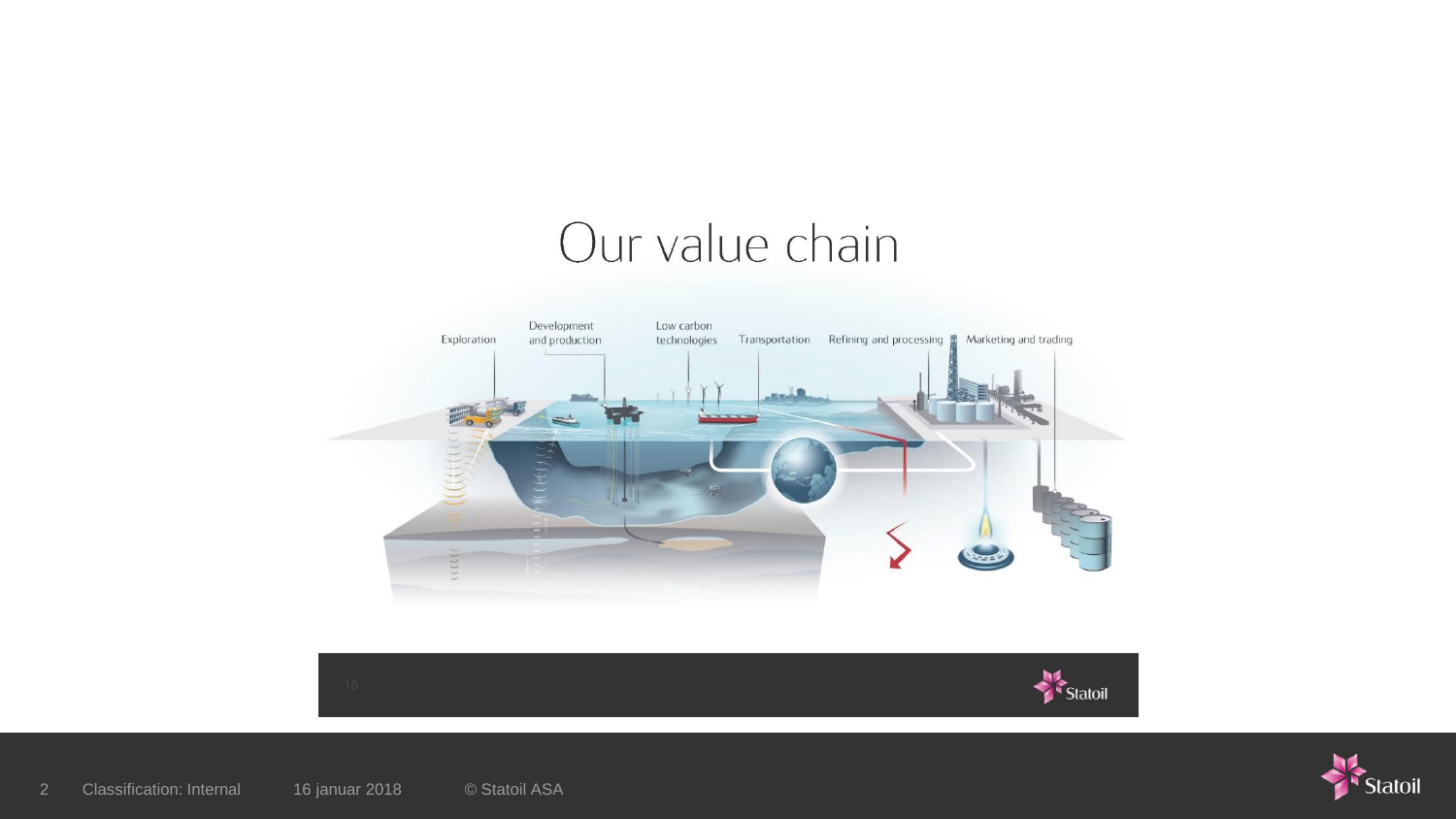### Gas transport network



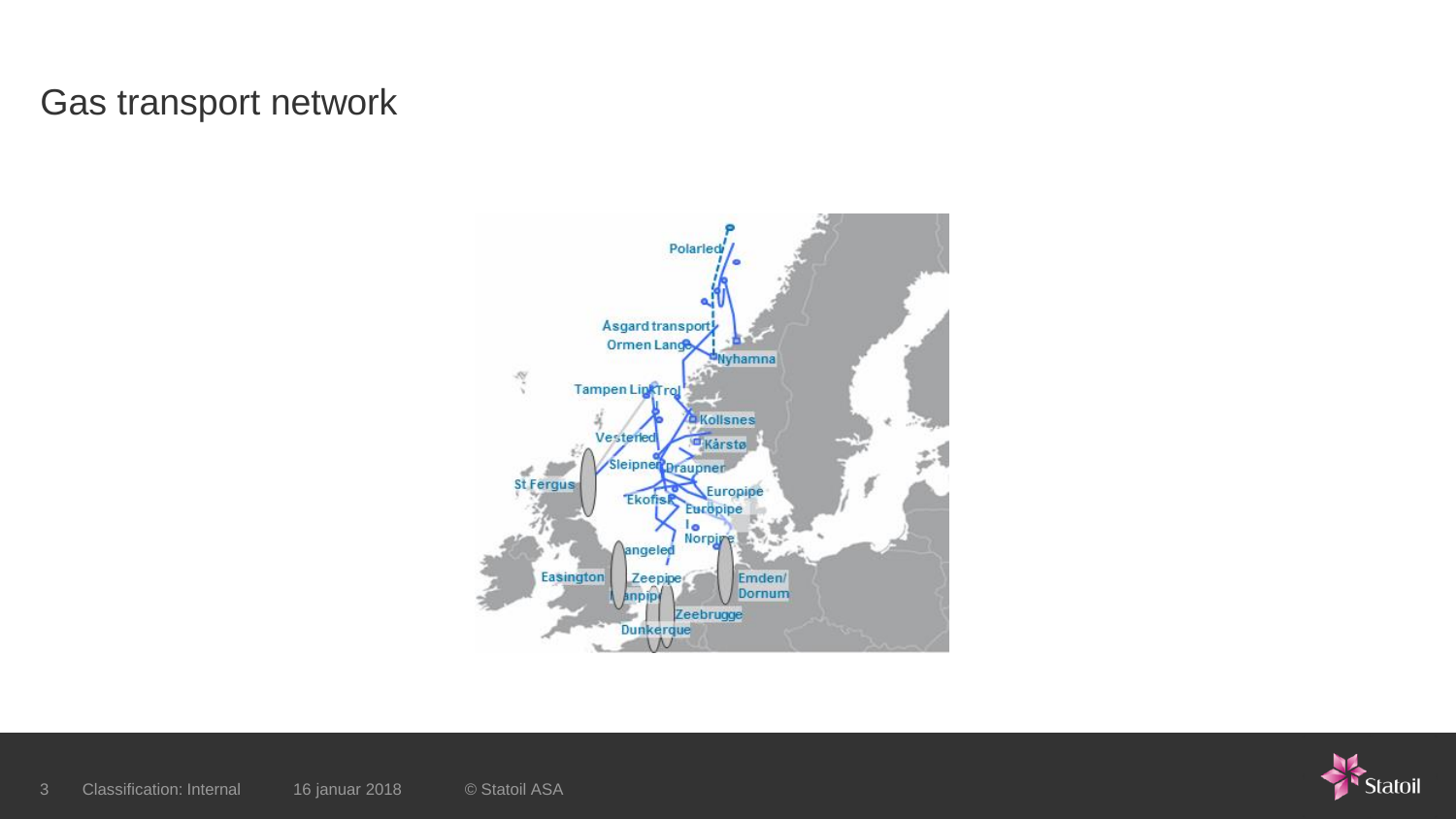### A major gas player with Europe as gravity point

#### **Norway:**

- Largest gas producer on NCS<sup>1)</sup>
- Pipeline gas to North West Europe
- Norwegian gas covers 25 % of EU28 demand
	- − Statoil markets >70 % of NCS gas
- Europe's only LNG plant at Melkøya

## US shale gas NCS Statoil offices with natural gas business activities Melkøya LNG

### **USA:**

- Shale gas production in Marcellus
- Deliveries of gas to Toronto and New York City

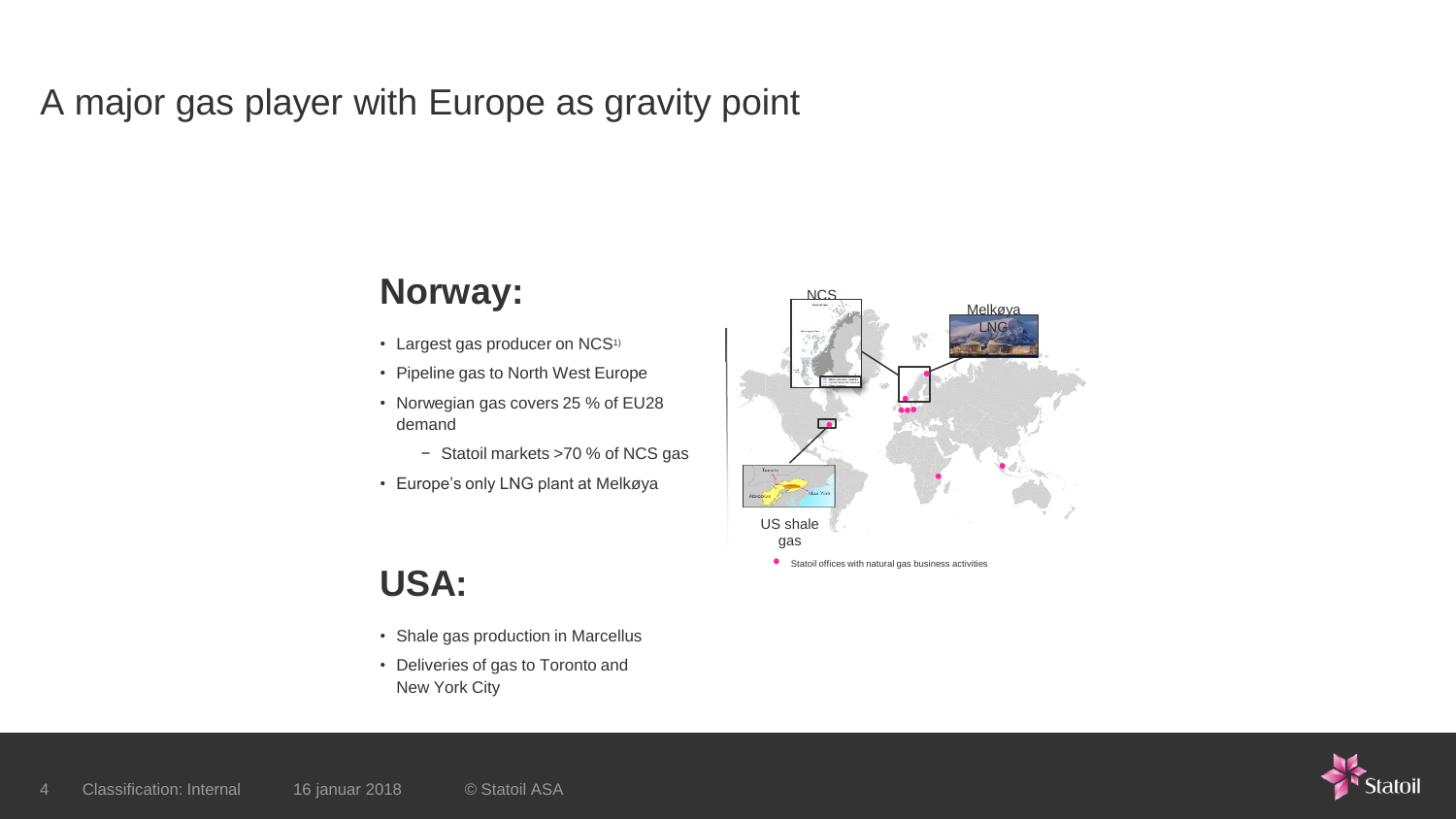#### Statoil's gas is well positioned in Europe



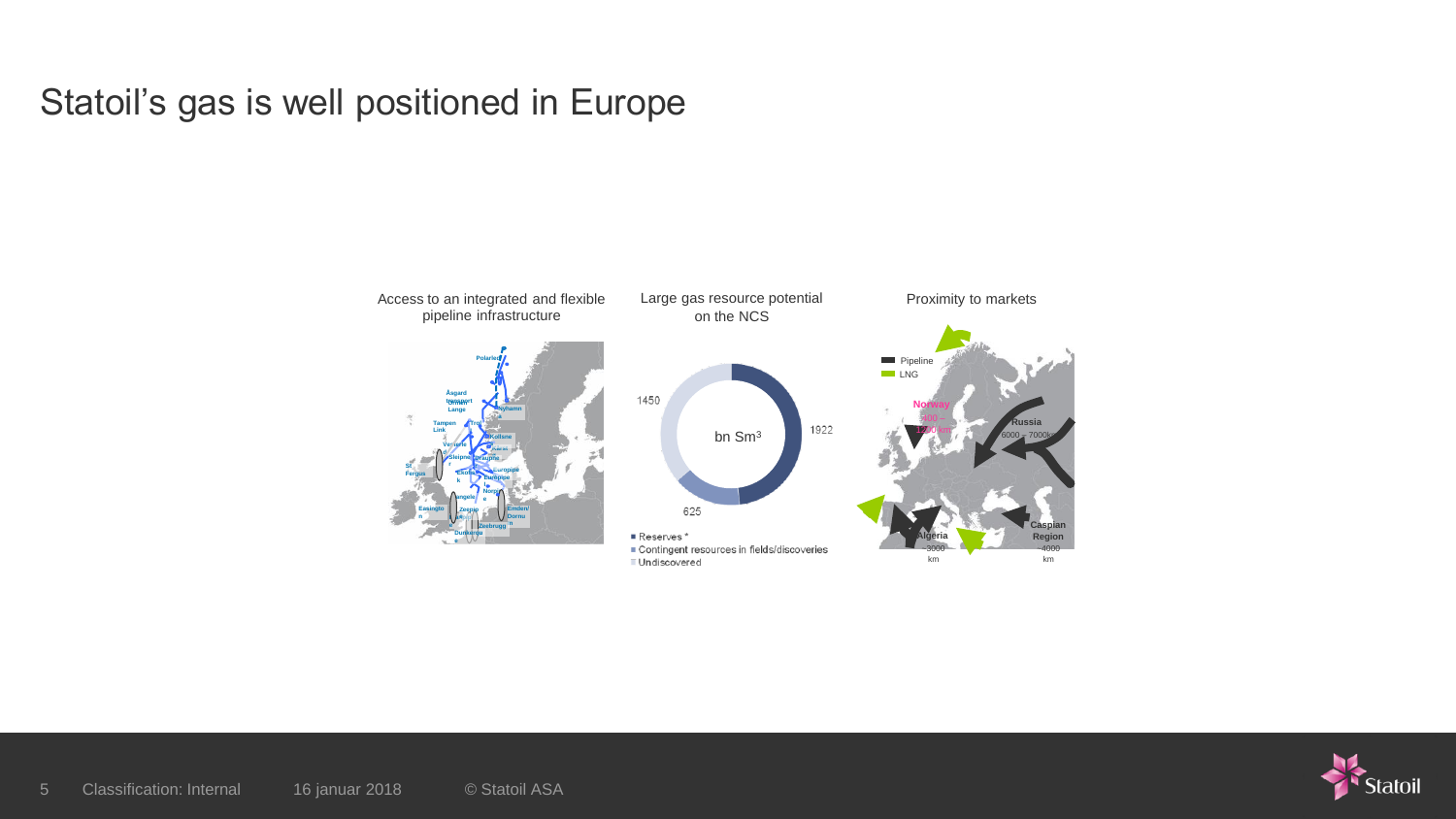#### There is not just one Arctic...



C Statoil

**Water Depth** 

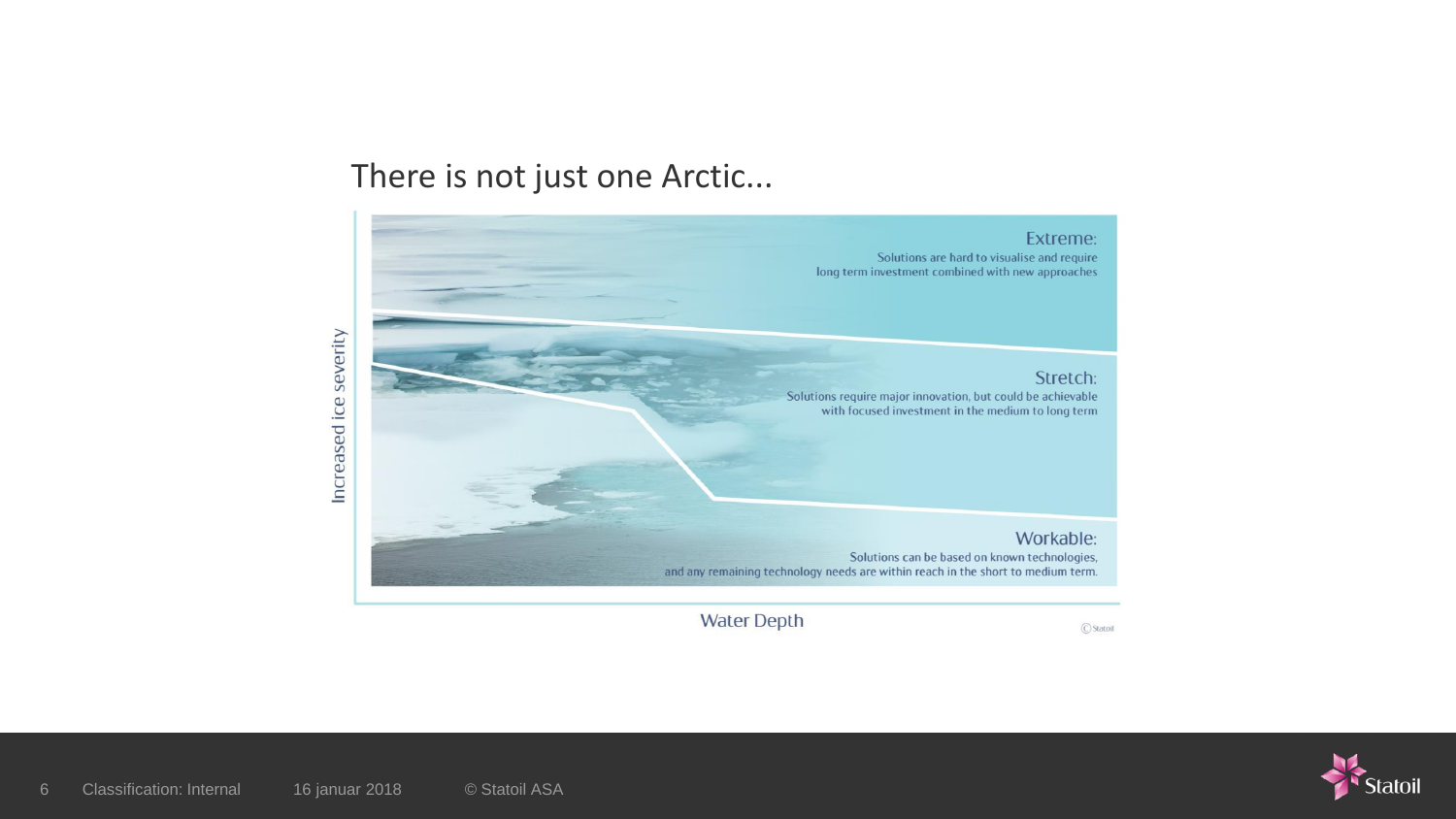

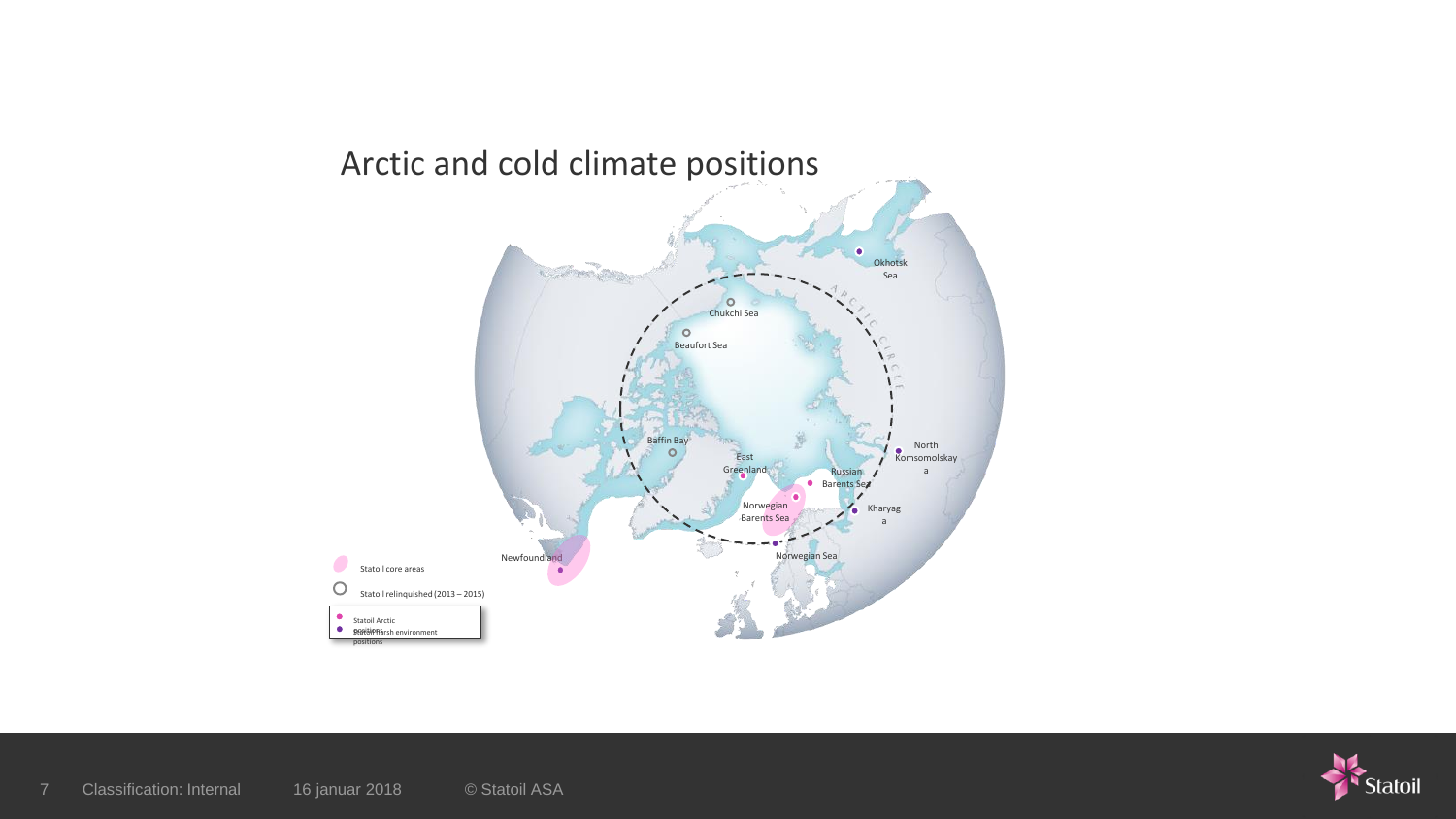#### CLIMATE ROADMAP Creating a low carbon advantage Methane emissions in the gas value chain is below 0.3% of gas delivered to the market for Norwegian gas to Europe We aim to reduce our carbon We aim to reduce emissions with 3 million tonnes/year accumulated intensity to 8kg CO2/boe from 2017 to 2030 by 2030

standard a tower carbon porter our business in support of the in support of the<br>ambitions of the<br>Paris Agreement<br>Sexten and new energy We expect 15-20% of our We expect low carbon R&D to investments to be in account for 25% of research new energy solutions by 2030 funds in 2020

All investment decisions are evaluated against our climate ambition

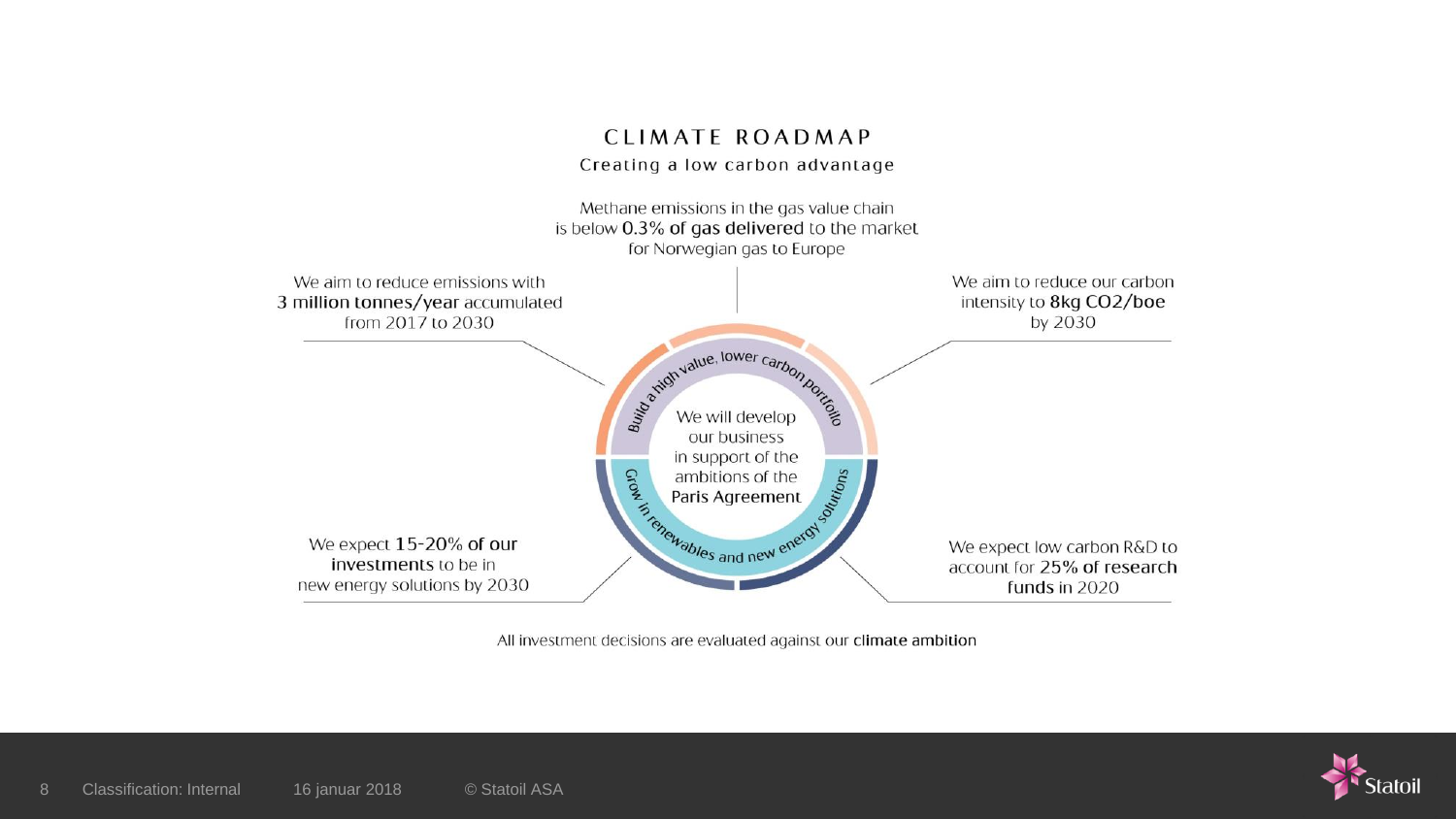### Providing offshore wind to >1 million homes



**et**

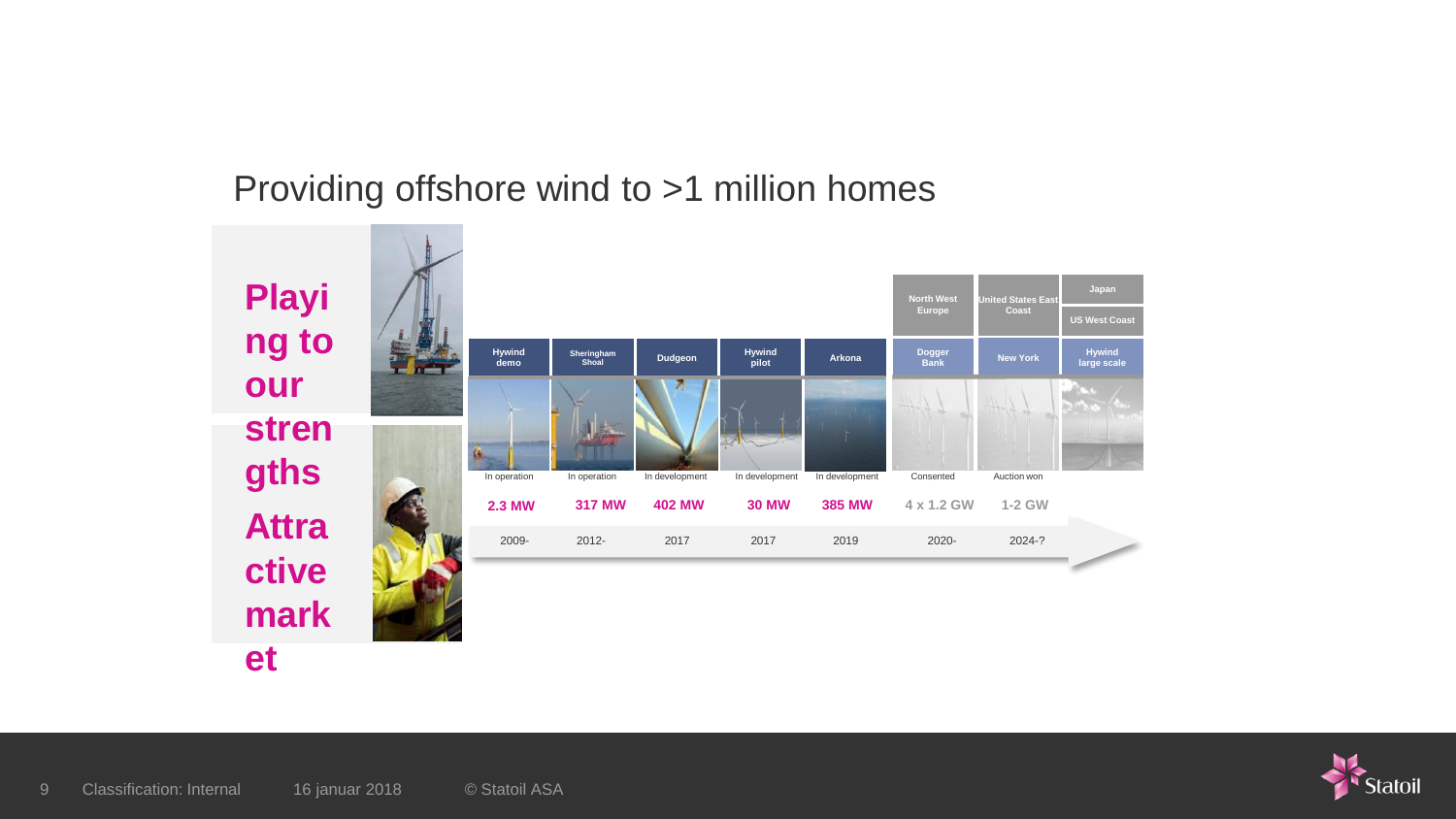

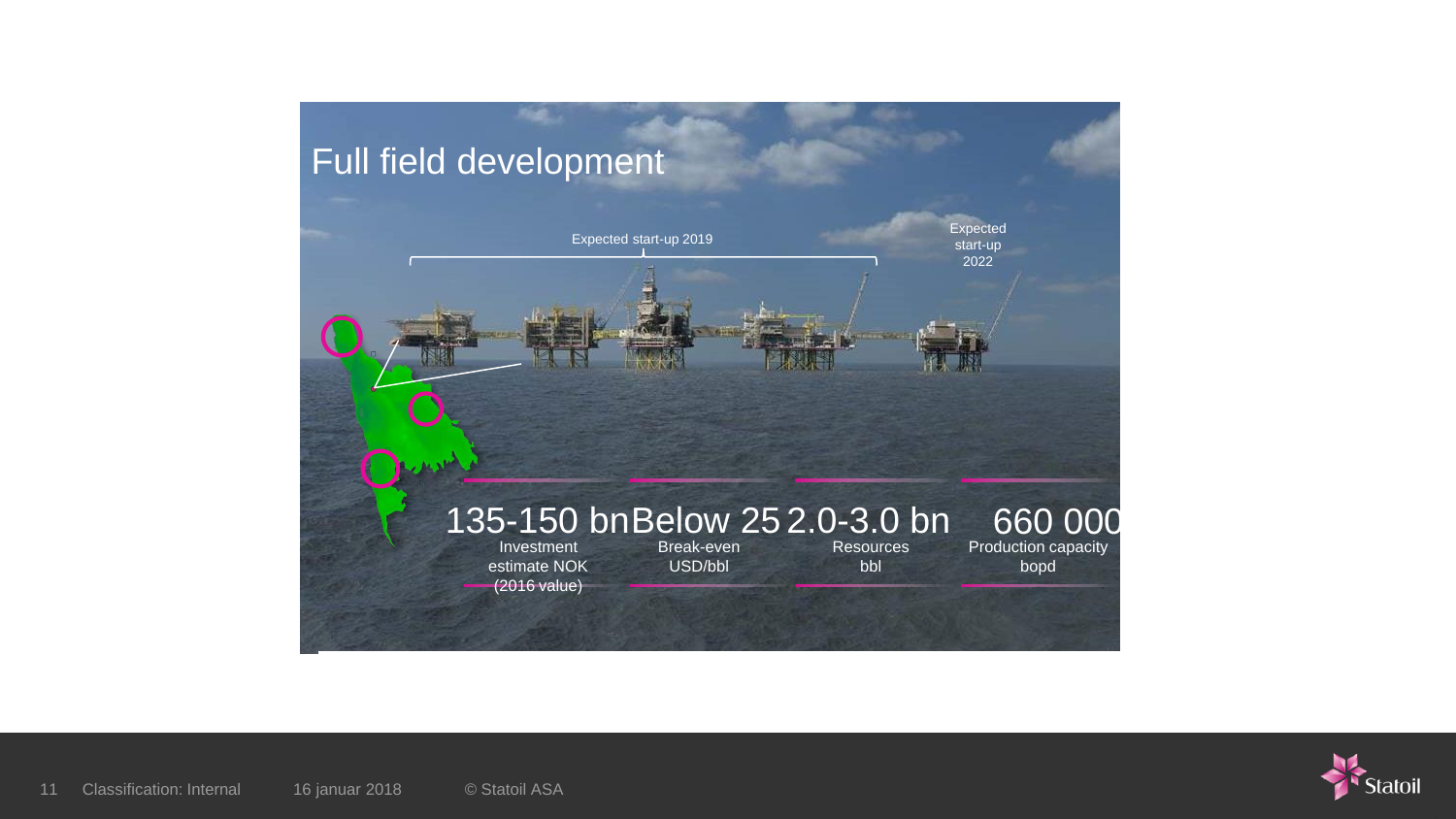#### Realising the Hywind Scotland pilot park



- **Investing around NOK 2 billion**
- **60-70% cost reduction** from the Hywind Demo project in Norway
- **Powering ~20,000 UK homes**
- **Installed capacity**: 30 MW
- **Water depth**: 95-120 m
- **Avg. wind speed**: 10.1 m/s
- **Area**: ~4 km<sup>2</sup>
- **Average wave height**: 1.8 m
- **Export cable length**: ~30 km
- **Operational base**: Peterhead
- **Start power production**: 2017

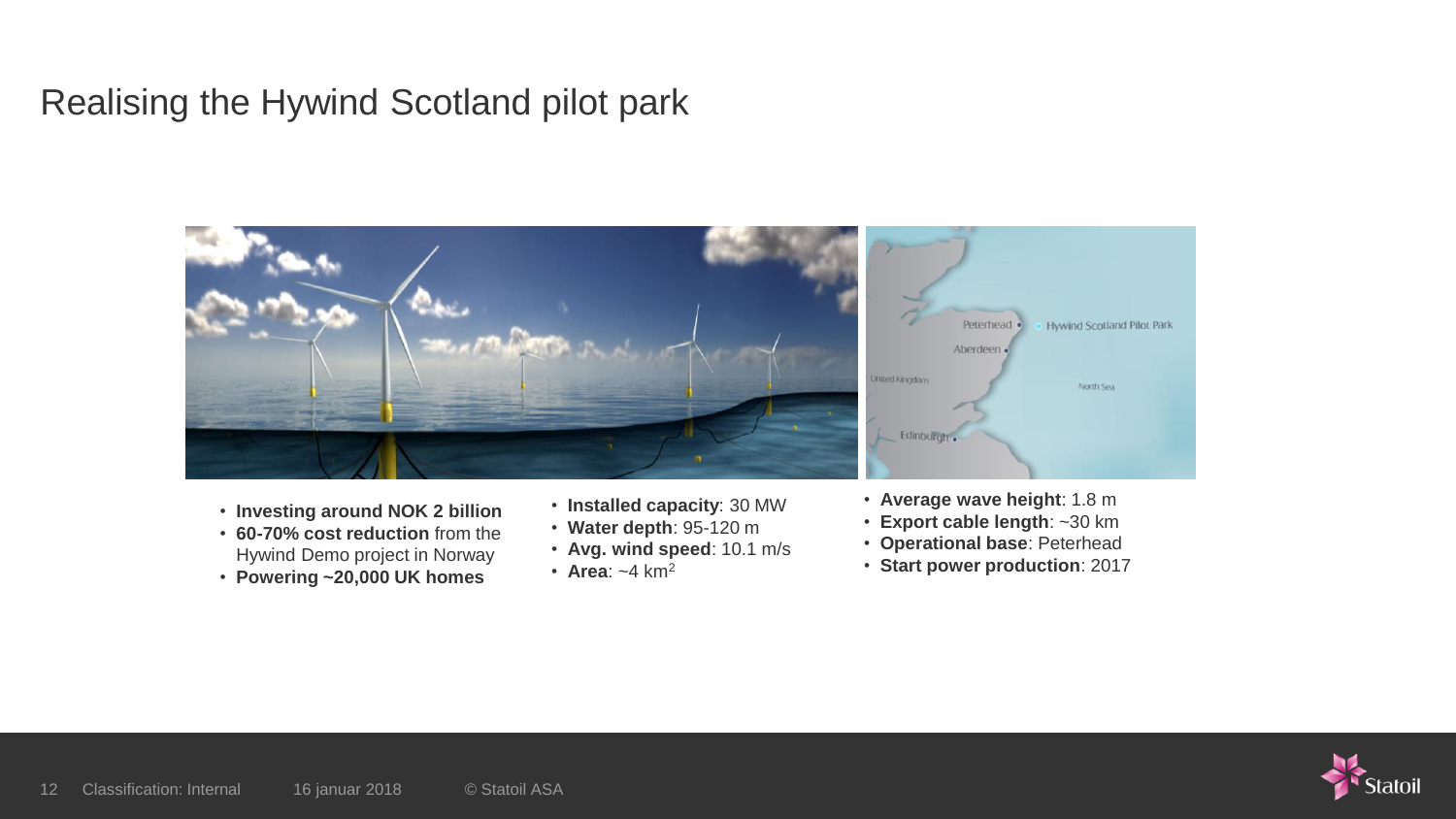

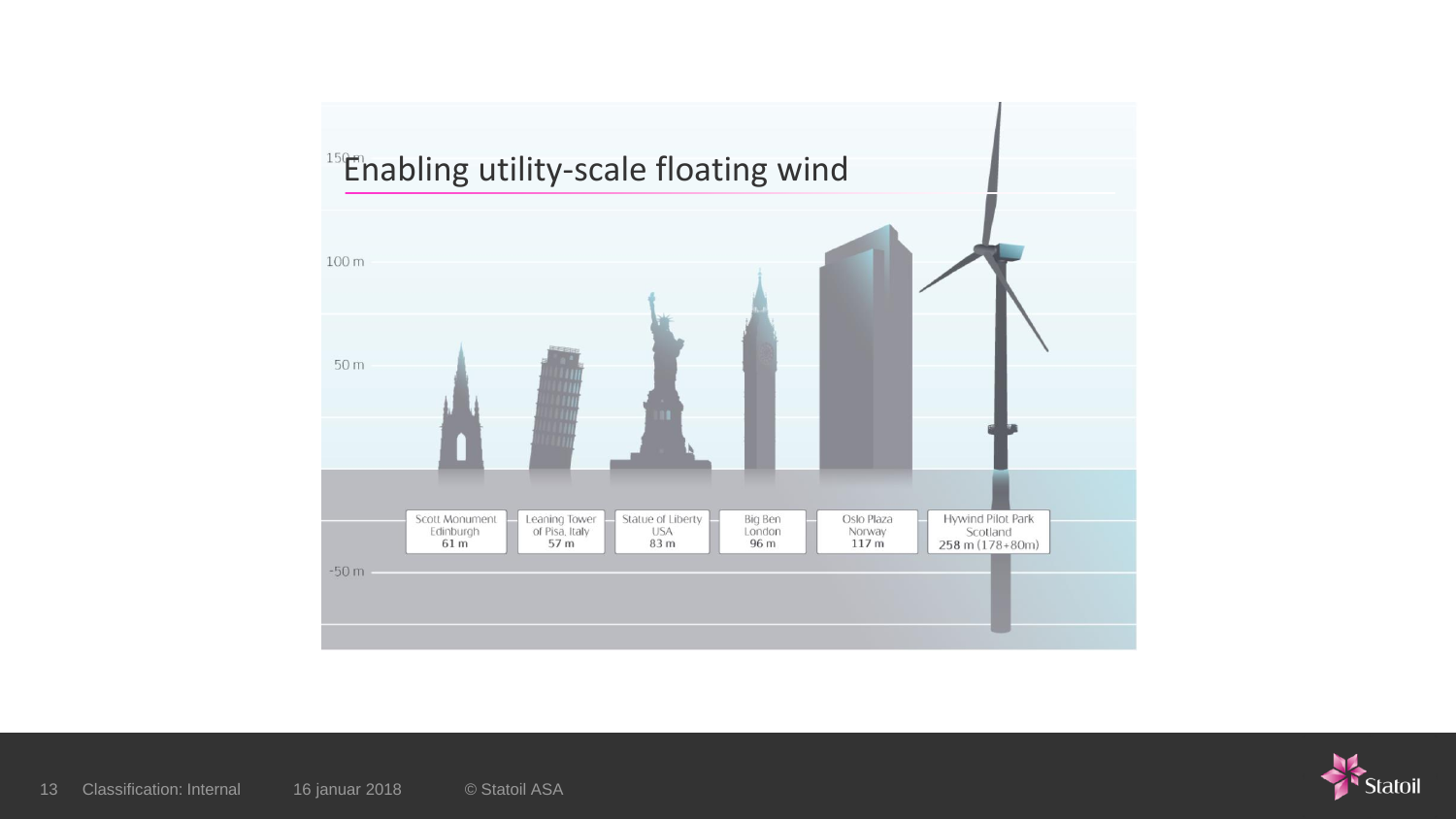#### **st Substructure in full length at Assembly**